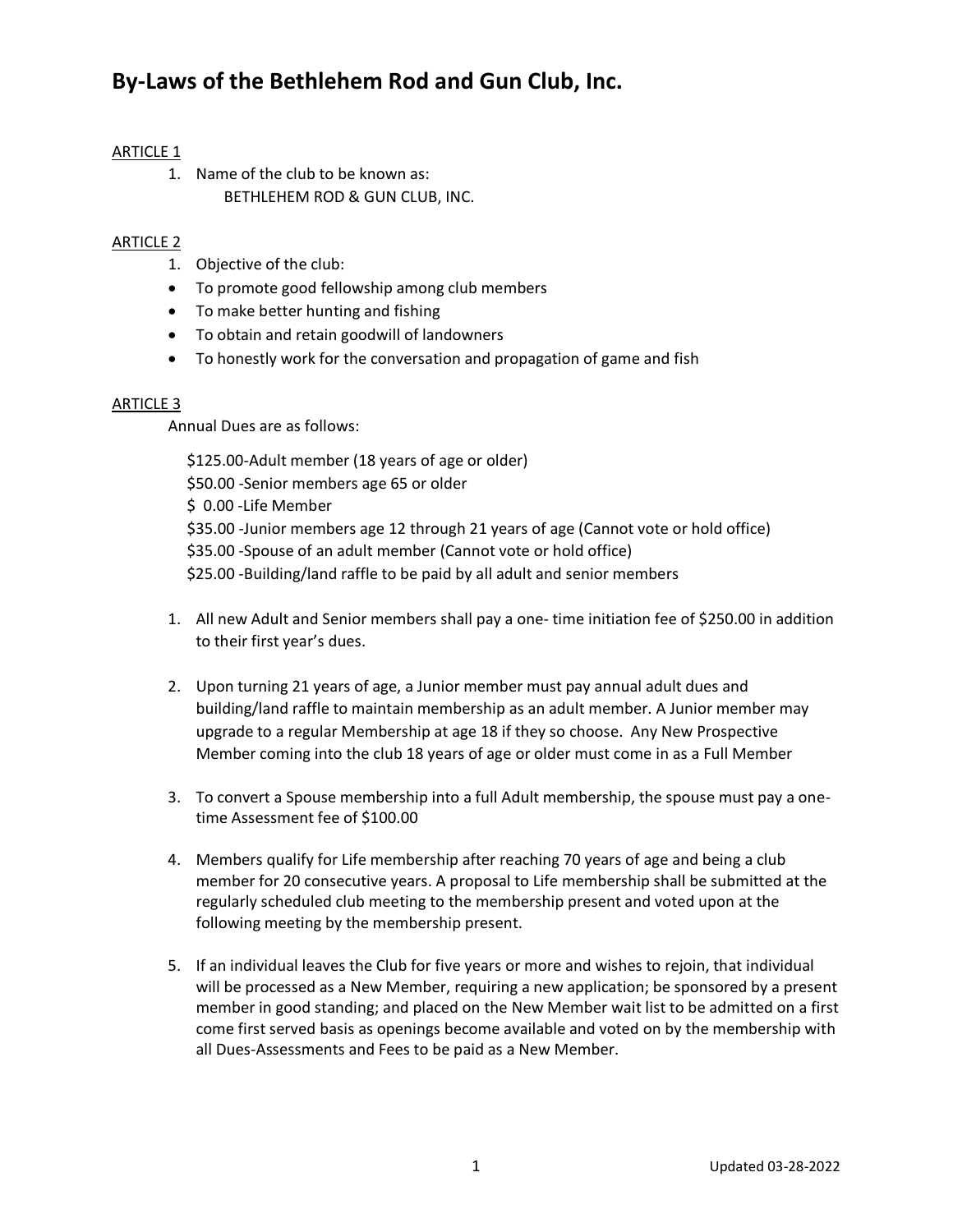- **6.** Annual Dues are to be paid on or before June 30<sup>th</sup>. Any member who does not pay their annual dues by this deadline will forfeit their membership and be added to the potential waitlist for future reinstatement.
- 7. Junior members and guests shall be supervised by an adult member at all times while on Club property or participating in Club events.
- 8. Building/land raffle payout to be held at the January membership meeting with one \$1,000 and one \$500 drawing, with the balance to be placed in a separate "Restricted Use Building/Land Fund."
- 9. New Membership available slots will be open first to Junior members seeking full membership, then spouse members who would like to be a regular member, then returning members (qualified by the 5 year or less rule), and last new applicants.

## ARTICLE 4

- 1. Expenditures of \$251.00 or more must be approved by the Board of Directors. The President has the right to approve up to \$250.00 without the Board of Directors approval.
- 2. All monies generated by club functions must be turned over to the Financial Secretary or in his/her absence any club officer within thirty five days (35) of receiving such monies. A written receipt shall be issued by the officer accepting the monies.

### ARTICLE 5

Meetings to be held the fourth Monday of each month *except* May which will be held the third Monday and November and December, when there will be no meeting. Special meetings can be called as needed.

Board of Directors will meet a minimum of 5 times per year, with the dates to be determined by the Board.

A quorum of one-tenth of the total number of votes entitled to be cast by the membership, plus two Officers in good standing is required for any membership meeting.

These BY-LAWS are subject to amendment or amendments. All proposed amendment(s) are to be discussed at one regular club meeting and voted on at the next regular meeting. Changes to the BY-LAWS require an acceptance vote of 2/3 present at the meeting.

All matters, excluding bylaws, voted on by the membership shall be determined by simple majority vote.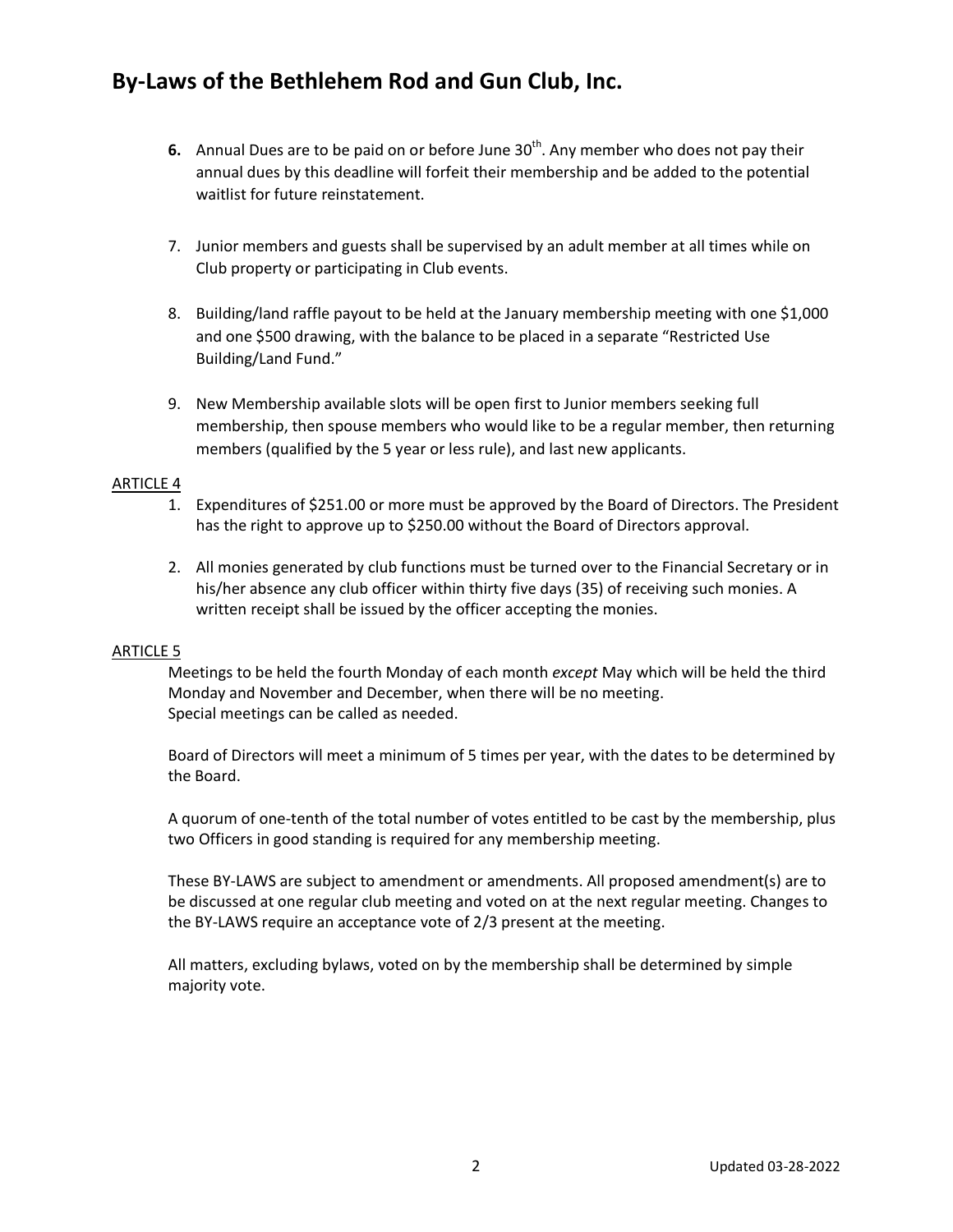## ARTICLE 6

Officers shall be: President Vice President Financial Secretary Recording Secretary **Treasurer** 7 Board of Directors

Officers are elected annually at the October meeting by members present at the meeting. No absentee or proxy ballots are allowed.

Nominations for club officers are taken at the September meeting and voted on the October meeting.

Proposed candidates for Office must be a member in good standing for at least two years, and have attended 50% of the current years (Jan-Sept) monthly meetings.

If a qualified member has been nominated for an open Officer/ Director position, no exceptions for unqualified members shall be allowed.

In the event of no qualified member being nominated for an open position, exceptions to the requirements shall be made by a majority vote of the members present at the September meeting when the nominations are made.

A nominating committee consisting of three (3) members shall review proposed candidates for eligibility and notify the current Officers, the proposed candidates, and the club members of any concerns.

Voting for all open officer and director positions shall be by written ballet, collected by the nominating committee and the results announced to the members present. Immediately following the election of officers and directors at the October meeting, the officers and directors shall assume their duties.

Candidates for the Board of Directors positions will be pooled. The club membership present at the October meeting will vote for their top choices among the candidates, and those with the most votes will be elected.

Once elected to office, an Officer of the club should attend 50% of the regular club meetings and 75% of the Board of Directors meetings.

An Officer or member of the Board of Directors cannot miss three (3) consecutive regularly scheduled Board meetings. Removal from office will be decided upon by the remaining club Officers.

Vacancies: All vacancies in office shall be filled at the next regular club meeting by a majority of the members present and voting. The newly elected officer shall hold office for the remainder of the term and will be eligible for re-election at the next election for the term of office.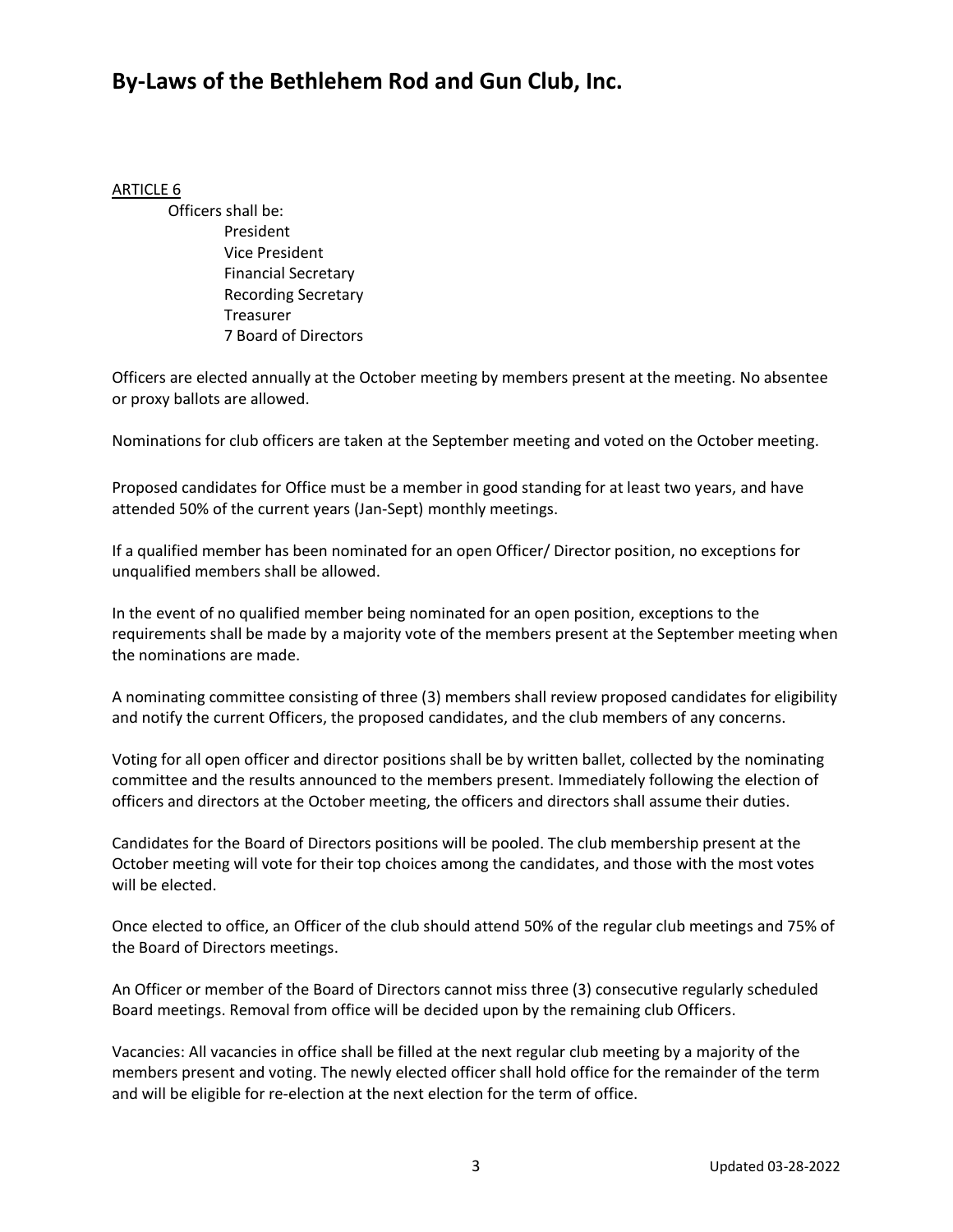The term of office for regular Officers will be for 1 year.

All Board of Director terms of office will be two (2) years.

## ARTICLE 7

1. Duties of the Officers:

**President**: Shall conduct meetings, appoint committee chairmen and vote in a case of a tie vote.

**Vice President**: Shall perform the duties of the President in the absence or incapacity of the President.

**Financial Secretary**: Shall collect all dues and receive all monies paid to and/or generated by the Club and shall keep an accurate accounting thereof. Shall report and remit to the Treasurer all monies received for the period starting from the previous report date and ending not more than two days prior to each monthly meeting. Shall collect all membership dues and keep accurate records thereof. Shall maintain a waitlist of prospective members with completed applications of file to be admitted on a first come, first serve basis as membership openings become available. Shall notify prospective members of membership openings.

**Recording Secretary**: Shall record all minutes of the club and Board of Directors meetings and mail all notices and new correspondence pertaining to the club.

**Treasurer:** Shall receive from the Financial Secretary all monies received by that Officer, deposit same in the club account and keep an accurate account of the club finances and shall report same at each monthly meeting. He shall, upon proper resolution approved by the club members, pay all indebtedness of the club properly incurred. The Treasurer is empowered to pay all bills approved by the club or when due.

 **Board of Directors**: Board of Directors: Shall consist of the Officers and Directors. The Chairman of the Board will be responsible for conducting the Board of Directors meetings. The Board of Directors shall develop and be responsible for the annual budget to be presented to the membership at the January meeting; shall audit the books of the Treasurer and Financial Secretary quarterly based on the fiscal year January  $1<sup>st</sup>$  through December  $31<sup>st</sup>$  and report to the membership their findings; shall suggest activities for the promotion of good will among the membership and the club in the whole; shall assist and monitor committee and activity chairpersons. A Chairman of the Board will be elected by the Board of Directors at the 1st Board meeting after the annual elections.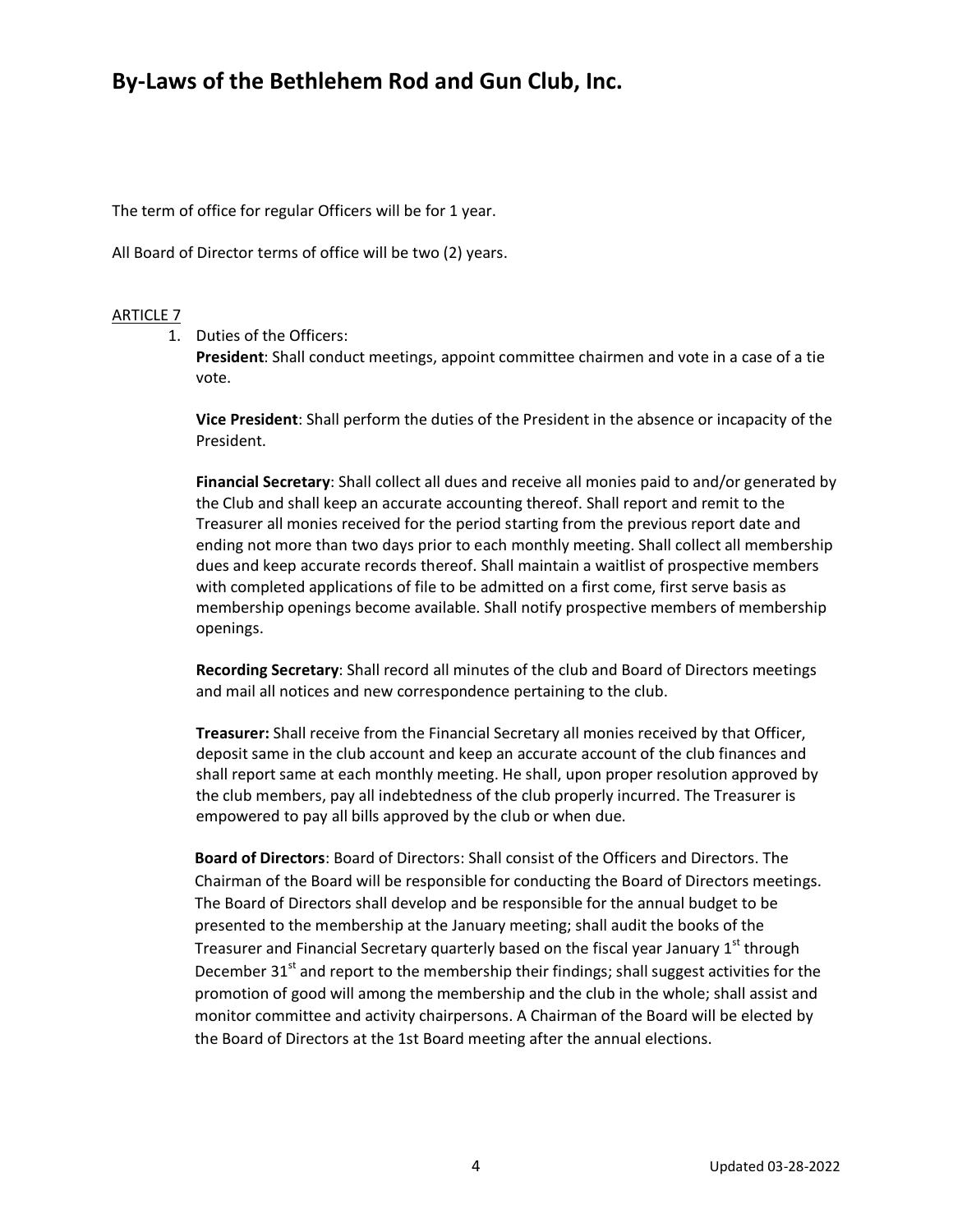### ARTICLE 8

New memberships can be accepted in the months of January and July and other times as recommended and approved by the Board of Directors. Each application for membership must be endorsed by a member in good standing who will serve as Sponsor. A Sponsor must have been a member in good standing for at least (1) year prior to sponsoring a new member.

Provided open membership slots are available and candidate has been notified of an opening, each candidate seeking membership is to apply in person on the night of the monthly meeting and will be introduced. A vote will be held at the following regular Club meeting to consider the candidate for membership. The proposed member and Sponsor must be present at both meetings and no impromptu sponsorships allowed. This same criterion applies to a member who wishes to return within five (5) years of leaving the membership, and when a Junior or Spouse Member seeks Regular Membership. Three (3) negative votes disqualify the applicant.

All sponsors must brief new members on the rules and regulations of the club. Copies of the rules and regulations will be available from the Recording Secretary and will be posted in the club house.

New Junior and Spouse Membership is open all year long, no vote is required for Junior or Spouse Membership.

It is recommended that the club members join the National Rifle Association (NRA). Please apply for membership or renew existing membership through the Club.

### ARTICLE 9

All adult members must perform eight (8) work hours which must be recorded by a work party leader or pay \$15.00 per hour not worked.

All senior members are required to perform four (4) work hours or pay \$15.00 per hour not worked.

This money is due when the next year's dues are paid.

### ARTICLE 10

Any person accepted to membership in the month of May or June is to be given a paid up membership for the next club year.

Any person accepted to membership in the months of January, February, March, or April shall pay one-half currents dues, full assessment charges and initial fees.